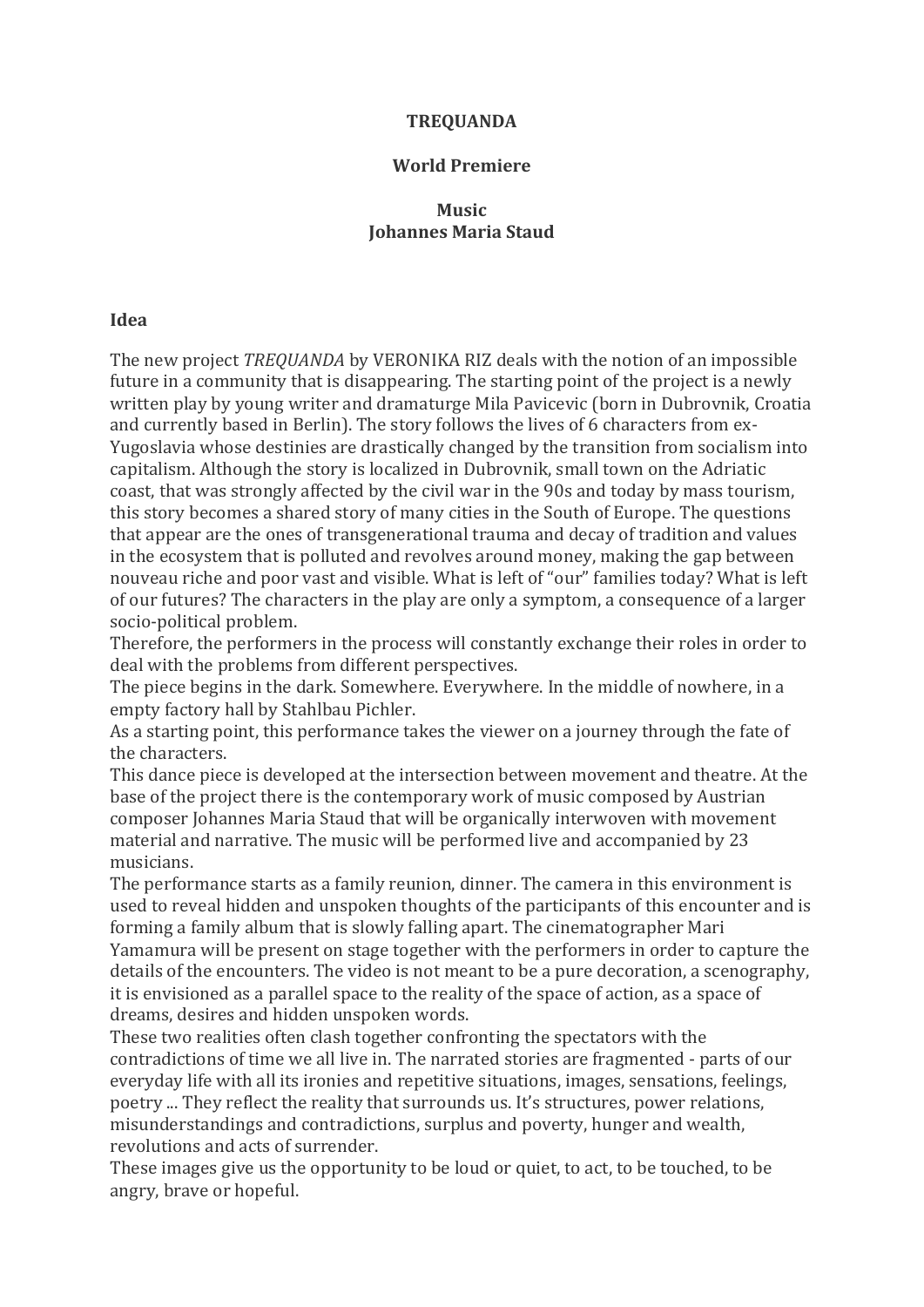# **Methodology**

In our international group of six performers with different backgrounds (from drama to dance theatre and contemporary dance) we will work with various improvisational techniques. We will intertwine dance, music and video, and portray content through a well-defined contemporary body language.

The material will then be arranged and selected by the director and subsequently choreographed.

Both the dancers and the musicians will participate in the stage action. The choreographic approach focuses on the collision of words, text and movement. We will use different modes of performing based on different text propositions: from monologue and dialogue to poetic and theoretical texts. The choreography will be formulated through working with different instances (cinematographer observing the movement, observation of the dramaturge and structure of musical composition). The choreography develops as a result of collaborative work between those elements.

# **Collaboration**

An important element is the collaboration with the Austrian composer JOHANNES MARIA STAUD. Johannes Staud has already made a name for himself as a composer of the younger generation. His contemporary works have already been played by the Berlin and Vienna Philharmonics. His three operas were performed with great success. Johannes Maria Staud will provide us with his composition and accompany the work dramaturgically. The HAYDN Orchestra of Bolzano and Trento will accompany the piece with 23 musicians.

The project TREQUANDA. is a collaboration between Veronika Riz and MILA PAVICEVIC. Mila Pavicevic works mainly in the field of contemporary dance, but at the same time is an established author and has already won several awards for her work (eg. European Prize for Literature for her book "Ice Girl and Other Fairy Tales").

The UK-based Japanese artist MARI YAMAMURA works exclusively as a DOP for film and television. She will produce the video for production. Mari Yamamura and Veronika Riz have been in vivid exchange for some time now.

ALBERTO SCODRO, a contemporary installation and sculpture artist who lives and works between Nove and Bruxelles. In 2019 he won the "young contemporary Price", Arte Fiera, Bologna. He collaborates with galleries such as Kristof de Clercq, Ghent and Car DRDE, Bologna. For Trequanda he will realize the stage- and lighting design.

DAGMAR GRUBER, fashion designer born in Bolzano, has started her Bachelor studies in Munich at the ESMOD International and graduated in China. After working, designing and creating she absolved her Master of Arts in London at the Kingston University. . 

# **Development**

At the end of March 2020 we will begin with the final rehearsals. The world premiere will be performed on May 26th and 27th in Bolzano.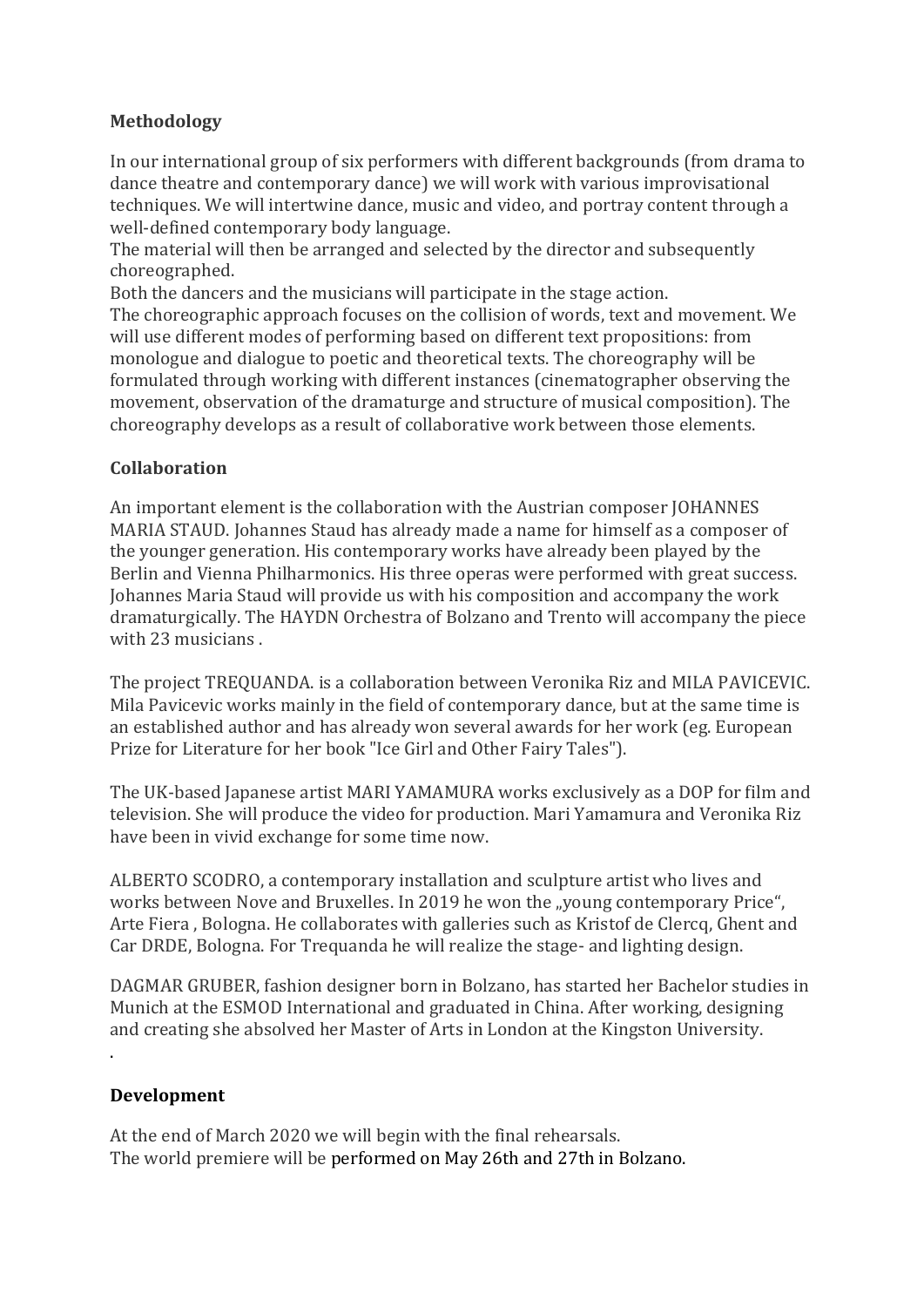# **Synopsis**

# TREQUANDA

This is a story about a family that is no longer a family but still acts for a while as family. This is a story about a house, tree, memories, and a system of values that no longer exist and some people that try to keep them alive for a while.

This story begins when 17-year-old Lana returns back to the house where she was born. This house does not exist anymore, now it is a hotel for movie stars. She is coming there in order to try to understand what happened to her family on one evening, in 2013.

It's 2013, Croatia just became a member of European Union, Serbia is not a member yet. The whole country is celebrating, celebratory messages are broadcasted from radio and TV. Politicians are addressing the public. This Serbo-Croatian family is not in the mood for celebration. They haven't seen each other for a while and they are only coming together for dinner because, and only because, someone just died.

Milena got up that morning and rushed to the first morning train that used to transport cattle. In her lap, she was carrying an urn that contained the remains of her late husband, old and aggressive alcoholic, who passed away recently while he was sitting on the toilet. The last thing he said was: "There is no more paper." The train was going from a small village in the middle of nowhere, in Serbia to the city of Dubrovnik, Croatia. Branko sat in his brand-new Audi and kissed his wife goodbye. It's going to be a long ride from Budapest to Dubrovnik and he wasn't looking forward to his arrival. The last time he spoke to his sister was ten years ago.

Stipe woke up at 5.30 this morning in his home in Dubrovnik, at 6.00 he woke his wife Sanja up. They both made sure, once again, that they have got enough food for dinner and that everything is ready. Usually Stipe likes hosting people in his home, even if they are coming for a burial, but this time there was something uneasy about the atmosphere. Also, he had a secret that he was keeping from his family.

Lana, their 6-year-old daughter, woke up as well by the noise in the kitchen, and without them noticing, she was watching them from underneath the big kitchen table. Lana liked observing the world from a safe position.

Soon the guests will be arriving; right now Sania's brother Branko and mother Milena are travelling to Dubrovnik for the burial of Sanja's father. Sanja dreamt last night about this meeting and, therefore, prepared herself. It's not going to be an easy day, she thought. Also, she doesn't know that her husband has some unsettling news: He is selling their family house on an auction, since they are broke. As soon as the dinner will be over, all the family members will go their separate ways and will never meet all together again.

Also, a Stranger might show up at this dinner, uninvited. Sanja already met this Stranger several times in her dreams.

LANA 

(6 & 17 years old)

Growing up in a small town on the seaside. The town is polluted by tourism. She has a couple of imaginary friends, she likes to climb trees, small animals and observing the world from a safe distance. She doesn't speak too much, but when she does she often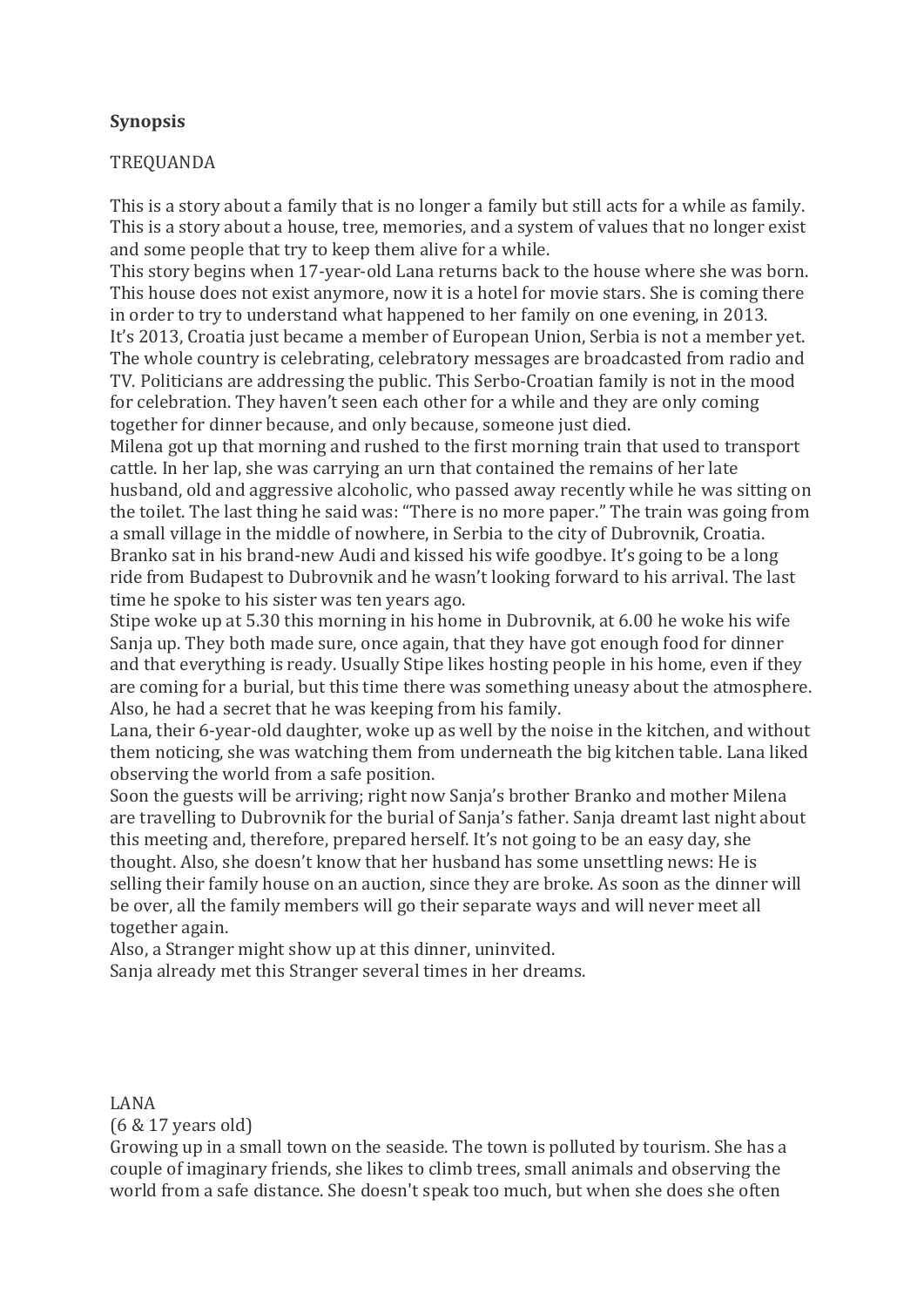feels her tongue is too fast for her own good. She would like to become, one day, an architect and build things. She is afraid of many things, one of them is leaving this small town and ending up somewhere far away from the sea. Her family thinks about the fact that she would be their future, but she does not necessarily agree with them.

# SANJA

# (33)

Grew up in a big city far away from where she is now. Coming from working class, factory workers, she managed her way into middle class. She likes math and building tunnels. She used to be a construction engineer, now she is a housewife, married to the local postman. She never got over this fact. She has a daughter and finds it very difficult to show affection, or she does it wrongly. She dreams a lot, and often cries at night. Sometimes for no reason.

# **STIPE**

## (34)

Local postman, ordinary guy, thinks he could have done better for himself and that he deserves better in life. He also thinks that mass tourism is the source of all evil. He believes everything, all almost everything that he reads in the news. He is well liked in the town, he talks a lot, often more then he should and lives way above his standard, which will cost him at the end.

## MILENA

# (59)

Lives in a small village in rural Serbia. She used to work in a cabbage factory. After the transition from socialism to capitalism she lost her job. She could never read or write, but now it doesn't matter any way because she went blind. Her husband was an alcoholic, she was relieved when he one day died on the toilet.

## BRANKO

## (36)

Has a Hungarian wife and Hungarian passport. He is European, at least he feels more than everyone else in his family. Thinks he is better than everyone else. He often jokes that his sister Sanja is stupid like their mother Milena. At some point, he borrowed money from his wife and opened a souvenir shop in Dubrovnik before the war and became very rich. His sister worked there one summer and this is how she met her husband. After she met her husband, she stopped working in the souvenir shop. Branko's business is not going so well anymore. They are not speaking to each other at the moment.

# STRANGER/NARRATOR

## (30)

Famous sociologist, in town for a conference for a few days, asked Sanja out for dinner. On her way, there she got stuck in the elevator and, therefore, never showed up. He left.